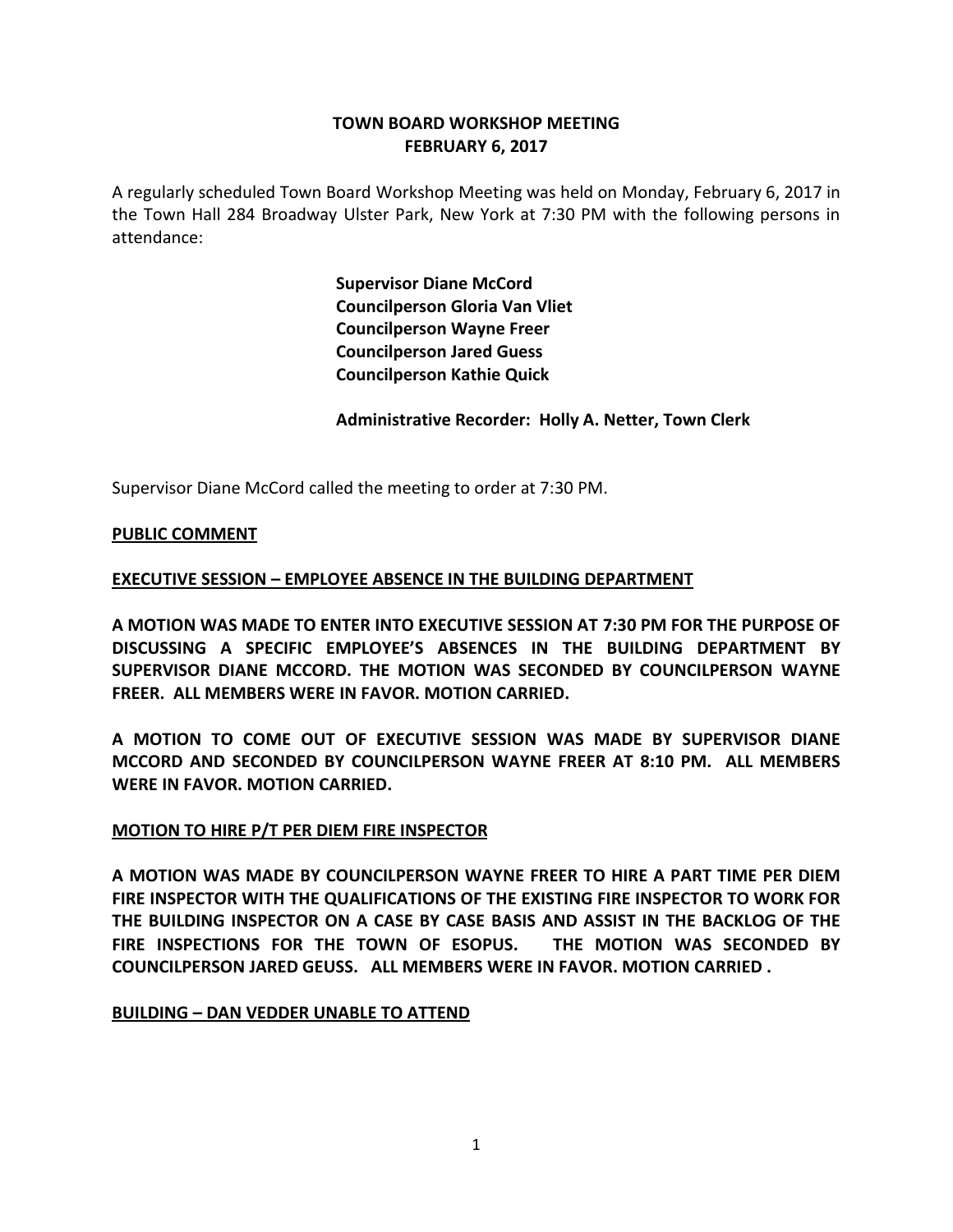# **SAMS GRANT**

Supervisor McCord said the \$150,000 SAMS grant the Town was suppose to receive to buy the Sewer Truck from the State is falling apart. Governor Cuomo has placed a hold on the funds of the grants and is using the money for infrastructure. The grant money will be available in 2018. DASNY feels the truck is also too old. As in the past, the expenditure needs to be paid by the Town and the grant repays the Town. They suggested the Town re allocates the money to purchase things that were already budgeted for in 2017 and could submit the receipts for reimbursement in 2018. Supervisor McCord shared a list of items that had been previously discussed for 2017 such as: the Truck for Parks and Recreation, which money has been set aside for the past 3 years. The jeep that was previously used for the mail/bank runs and the Assessor's field work was sold at auction last year. A new vehicle to be utilized for those purposes is needed. The building that has been proposed for the recreation department and funds are in the capital fund. The question of whether the capital funds can be used and replaced was raised. Councilperson Freer said he did not see how it was possible to put the money back into the capital fund. Once it is gone it is gone. Perhaps a new account may be opened and designated for a specific cause by referendum. Councilperson Freer said he would talk to Brian Pickard, Town CPA for clarification.

Recreation fees have been collected and there is \$24,000 to use for replacing more of the fence at Ross Park or installation of a Splash Pad for the children to use at the Park program.

Councilperson Geuss had suggested fixing the drainage issues that have been discussed. Supervisor McCord said the money had to come from the general account and could not cross over to Highway. Councilperson Freer said off road drainage would fall under the General Fund not Highway. He also suggested upgrading computers and software in Town Hall and placing the roofs over the Roll Offs at the Transfer Station

Supervisor McCord said the person handling the grant for DASNY is on vacation for the next two weeks. This topic will be further discussed at a future meeting.

# **TRUCK PURCHASE BUILDING AND GROUNDS**

Board members discussed the vehicle purchase proposal for the new recreation dump truck. They had a few questions which need to be answered prior to making the motion to purchase the truck. A motion/resolution can be made at the Town Board meeting on February 22.

# **EMPLOYEE WHOLE LIFE INSURANCE - NEW YORK LIFE INSURANCE COMPANY**

Councilperson Freer said he was not in favor of having the NY Life Insurance company speak at the employee meeting on February 16. The EAP meeting should focus solely on the Employee Assistance Program.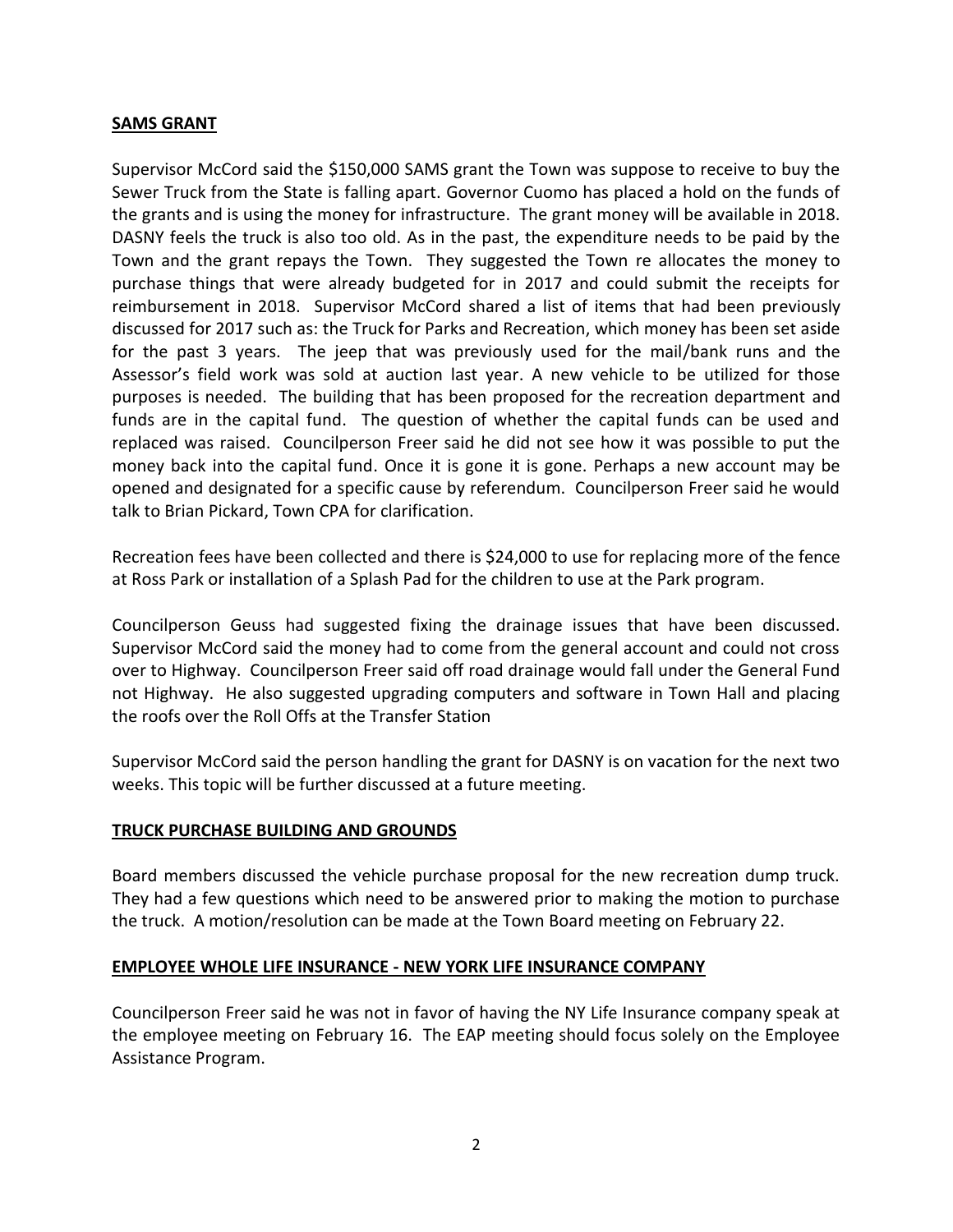# **NEW CONTRACT FOR TRANSFER STATION – PAUL KELLAR**

Paul Kellar has reviewed the RFP and has made some suggestions. He will draw up the new contract based on the RFP once bids have been received. The current contract expires April 30, 2017.

# **HUDSON VALLEY APPRAISAL CORP – APPRAISAL FO SBL 64.1-1-20 WATER DISTRICT PROJECT**

**A MOTION WAS MADE BY COUNCILPERSON WAYNE FREER TO HIRE MICHAEL BERNHOLZ, HUDSON VALLEY APPRAISAL CORPORATION TO APPRAISE SBL # 64.1-1-20 TO DETERMINE THE MARKET VALUE FOR USE IN THE POTENTIAL ACQUISITION OR CONDEMNATION PROCEEDING AS A LOCATION FOR A FUTURE WATER TANK IN THE AMOUNT OF \$2,400 AND TO AUTHORIZE THE SUPERVISOR TO SIGN THE AGREEMENT. THE MOTION WAS SECONDED BY COUNCILPERSON GLORIA VAN VLIET. ALL BOARD MEMBERS PRESENT WER IN FAVOR. MOTION CARRIED.**

# **RESOLUTION TO AMEND PARK RENTAL FEES Feb 6, 2017**

**WHEREAS**, the Town Board of the Town of Esopus, County of Ulster, State of New York set the Park Rental fees for Ross Park and George Freer Memorial Park in Port Ewen, New York and

**WHEREAS**, it has come to the attention of the Town Board that the fees should be increased to cover expenses of the use of these town parks,

**THEREFORE, BE IT RESOLVED**, the rental fee schedule for residents will be at the rate of \$75, Alcohol Permits are available for a fee of \$50 plus a Trash Removal Deposit of \$75. The nonresident fee will be \$150, Alcohol Permits are available for a fee \$100 plus a Trash Removal Deposit of \$75.

| <b>Resolution offered by:</b> | <b>Councilperson Wayne Freer</b>  |
|-------------------------------|-----------------------------------|
| <b>Resolution seconded by</b> | <b>Councilperson Kathie Quick</b> |

**The vote of the Town of Esopus Town Board being as follows:**

| <b>Councilperson Gloria Van Vliet</b> | Ave |
|---------------------------------------|-----|
| <b>Councilperson Wayne Freer</b>      | Ave |
| <b>Councilperson Jared Geuss</b>      | Ave |
| <b>Councilperson Kathie Quick</b>     | Ave |
| <b>Supervisor Diane McCord</b>        | Ave |

### **Resolution duly adopted.**

Park scheduling for residents will begin March 1, 2017 and for non-residents April 3, 2017.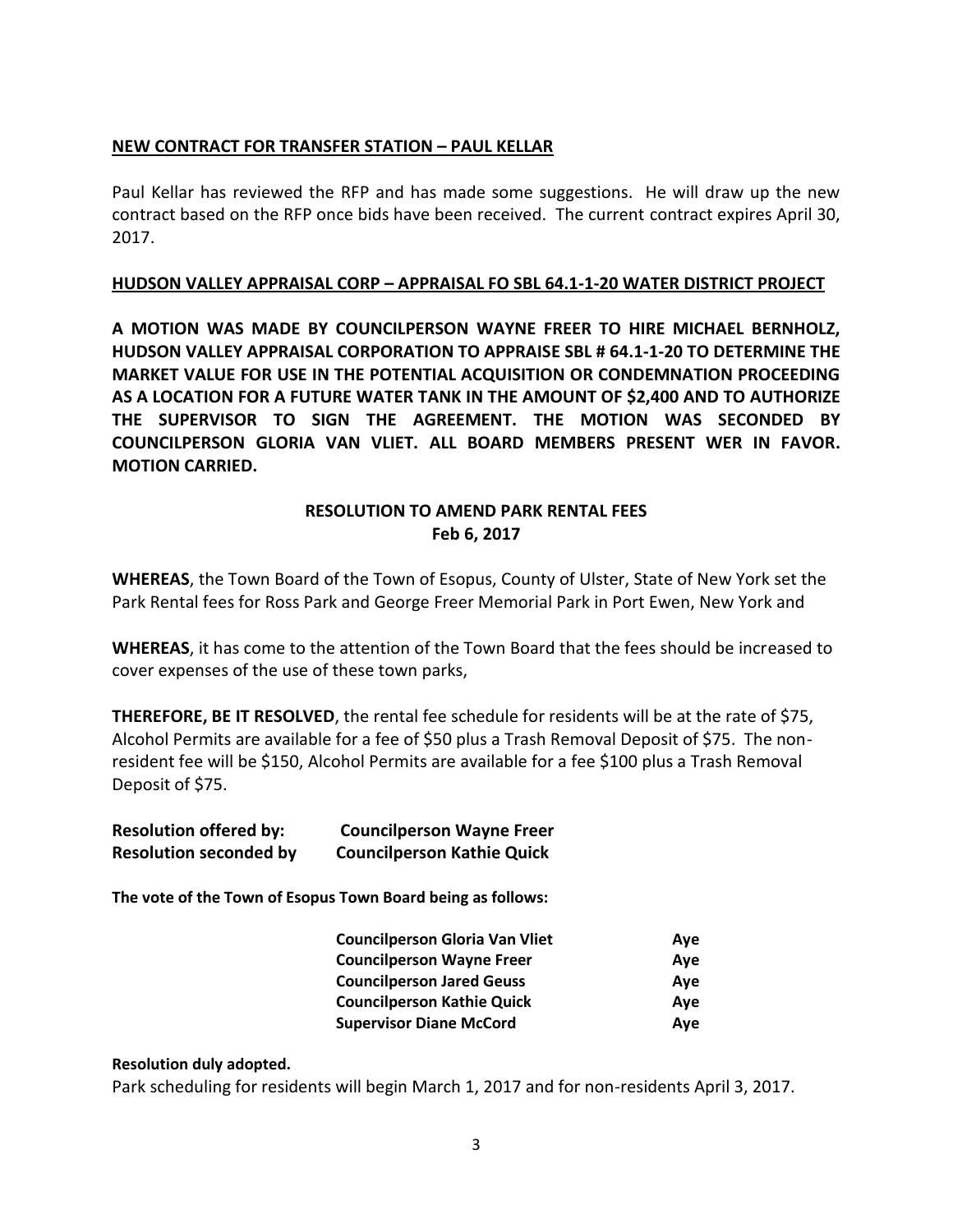# **RESOLUTION TO AMEND COMMUNITY CENTER FEES Feb 6, 2017**

**WHEREAS**, the Town Board of the Town of Esopus, County of Ulster, State of New York set the Rental fees for the Community Center located in the lower level of the Town Hall Port Ewen, New York and

**WHEREAS**, it has come to the attention of the Town Board there is additional revenue obtainable by the rental of the community center to non residents in addition to town residents

**THEREFORE, BE IT RESOLVED**, the rental fee schedule will be amended to allow non residents to use the Community Center at a rate of \$200 and \$250 with the use of the stove. A refundable security deposit of \$100 will also be collected at time of application. And;

**BE IT FURTHER RESOLVED** the fee for Esopus residents will remain at \$120.00 for the use of the Community Center and \$170 with the use of the stove. A security deposit of \$100 will also be collected at the time of application.

| <b>Resolution offered by:</b> | <b>Councilperson Wayne Freer</b>  |
|-------------------------------|-----------------------------------|
| <b>Resolution seconded by</b> | <b>Councilperson Kathie Quick</b> |

**The vote of the Town of Esopus Town Board being as follows:**

| <b>Councilperson Gloria Van Vliet</b> | Ave |
|---------------------------------------|-----|
| <b>Councilperson Wayne Freer</b>      | Ave |
| <b>Councilperson Jared Geuss</b>      | Ave |
| <b>Councilperson Kathie Quick</b>     | Ave |
| <b>Supervisor Diane McCord</b>        | Ave |

**Resolution duly adopted.**

# **Miscellaneous**

- Michael Caton, Computel Consultants, has received our signed Contract for the street light audit as of 1/30/17. They will get started.
- BQ's Mike McNulty requested copies of the 2015 & 2016 Landfill Inspection reports for their lender for the solar project. He reports, "Not too much longer until we're ready to start construction!"
- Progress is being made on the Union Negotiations